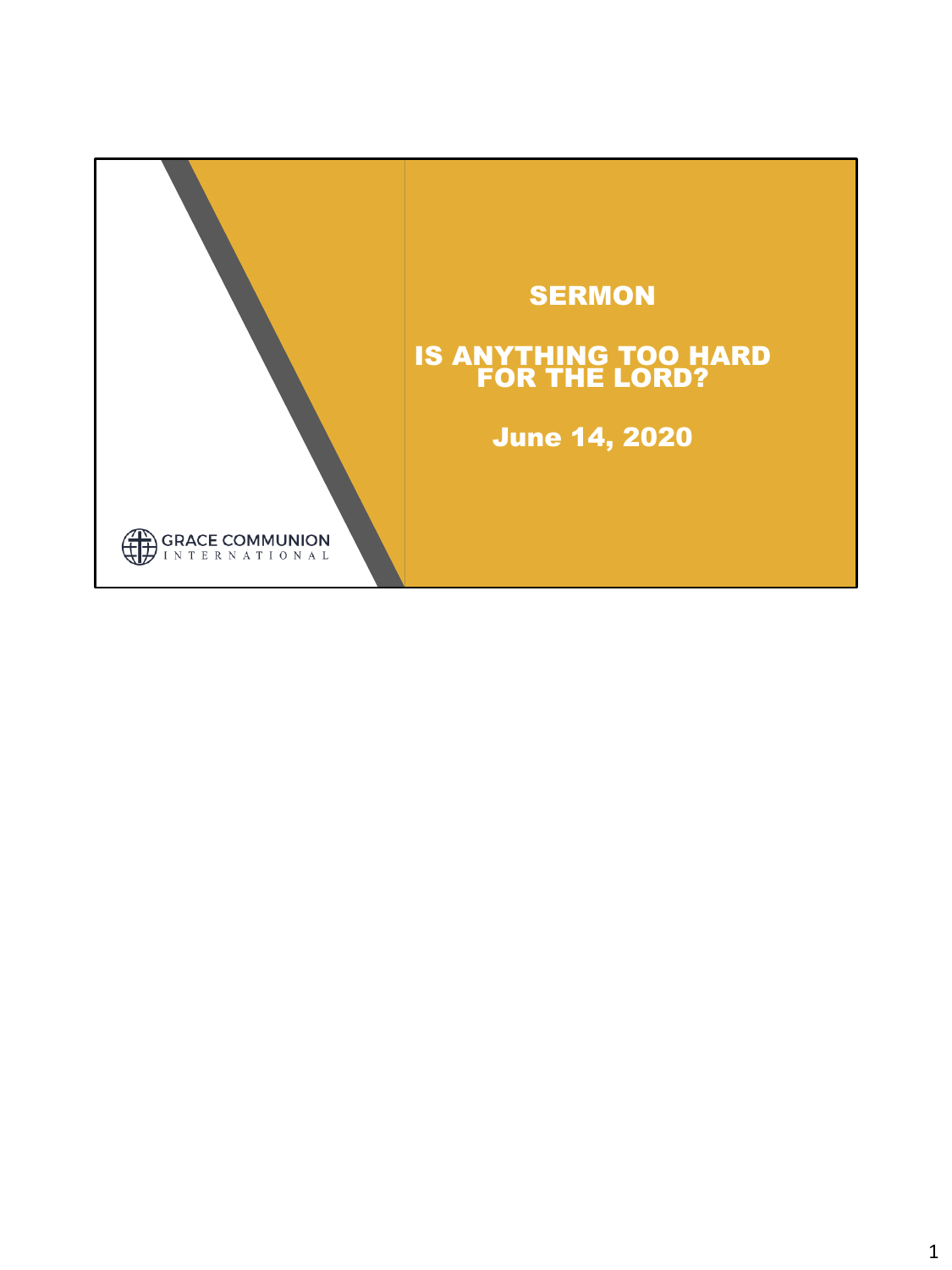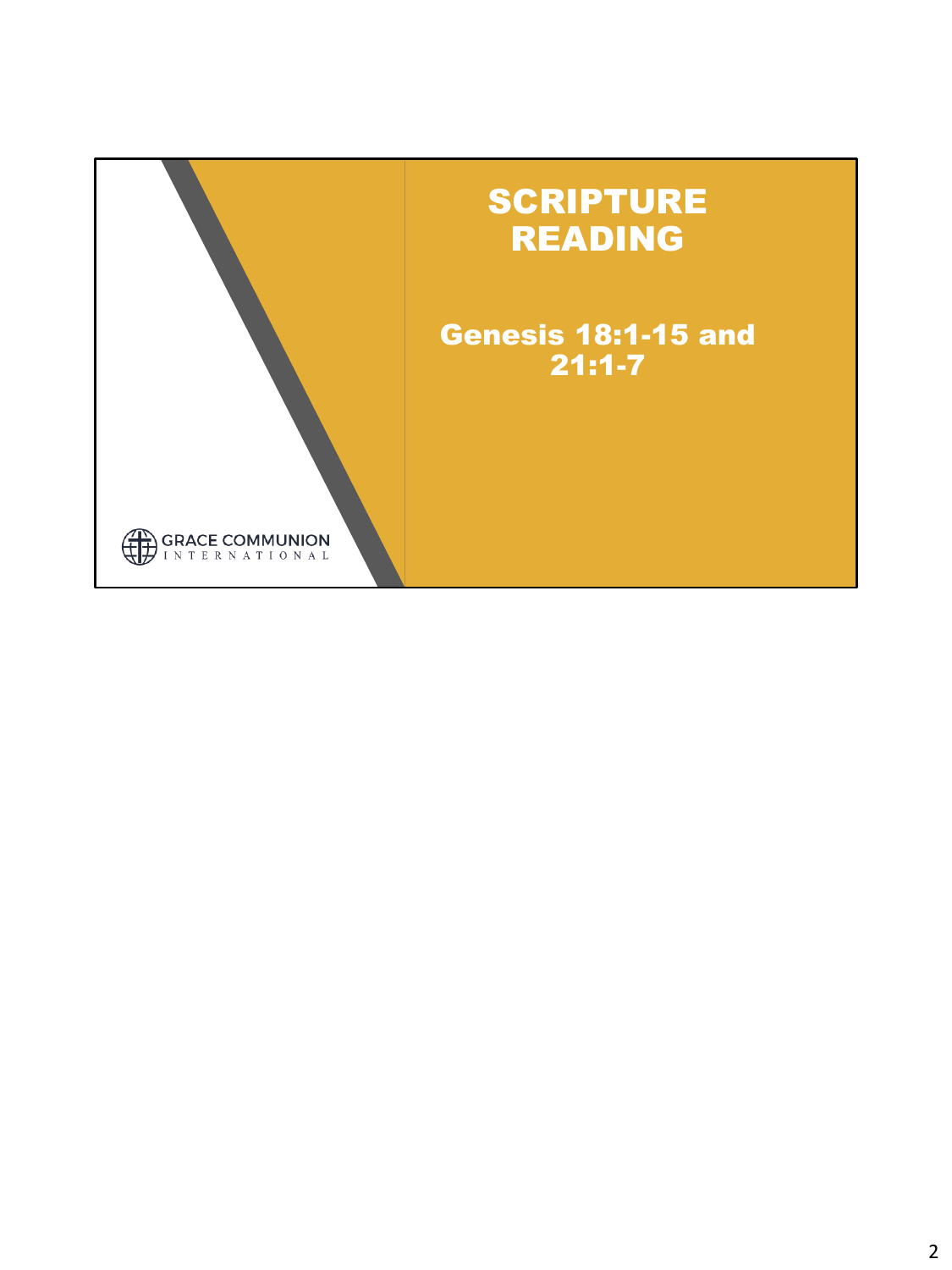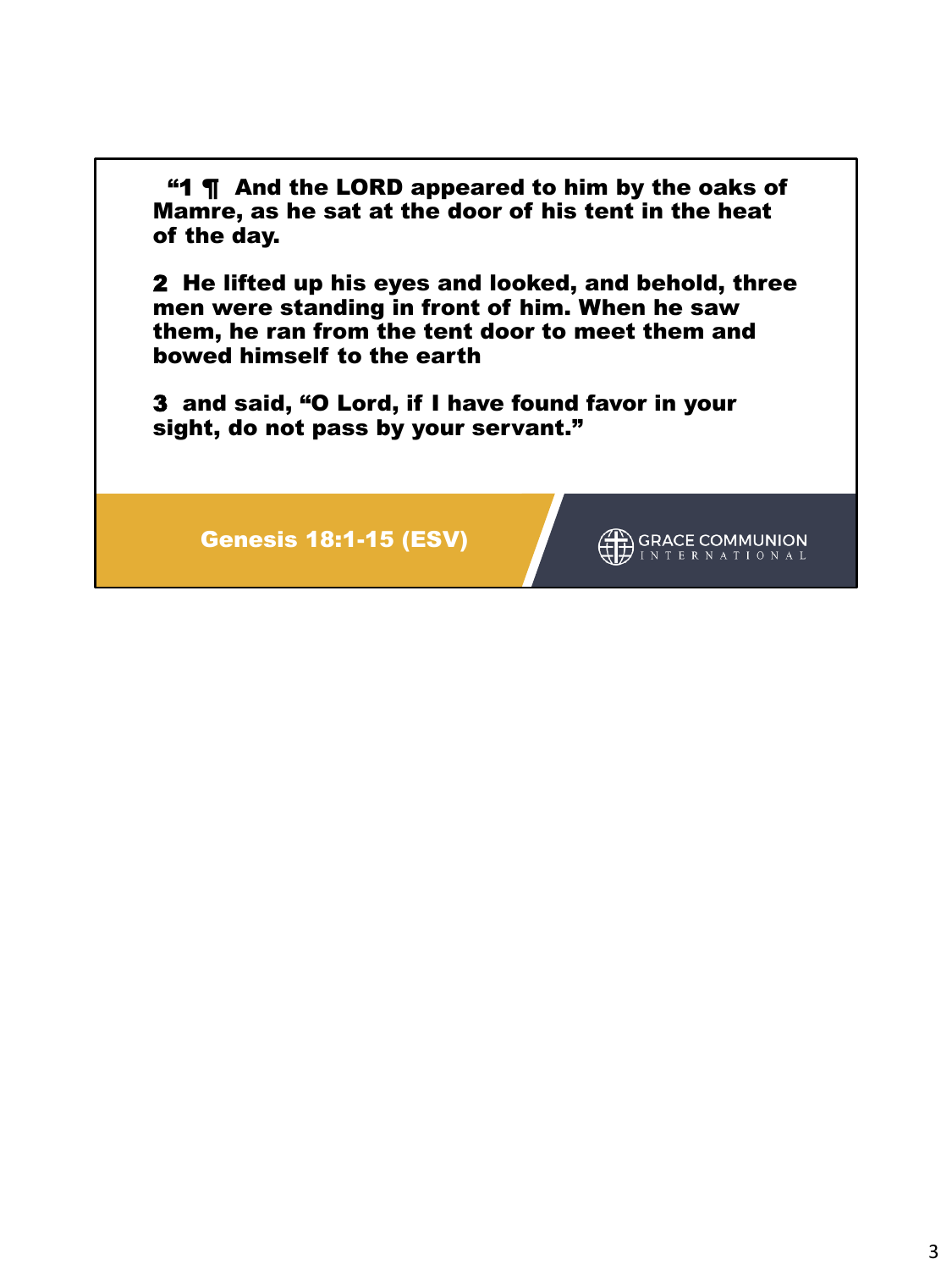"4 Let a little water be brought, and wash your feet, and rest yourselves under the tree,

5 while I bring a morsel of bread, that you may refresh yourselves, and after that you may pass on—since you have come to your servant." So they said, "Do as you have said."

6 And Abraham went quickly into the tent to Sarah and said, "Quick! Three seahs of fine flour! Knead it, and make cakes.""



GRACE COMMUNION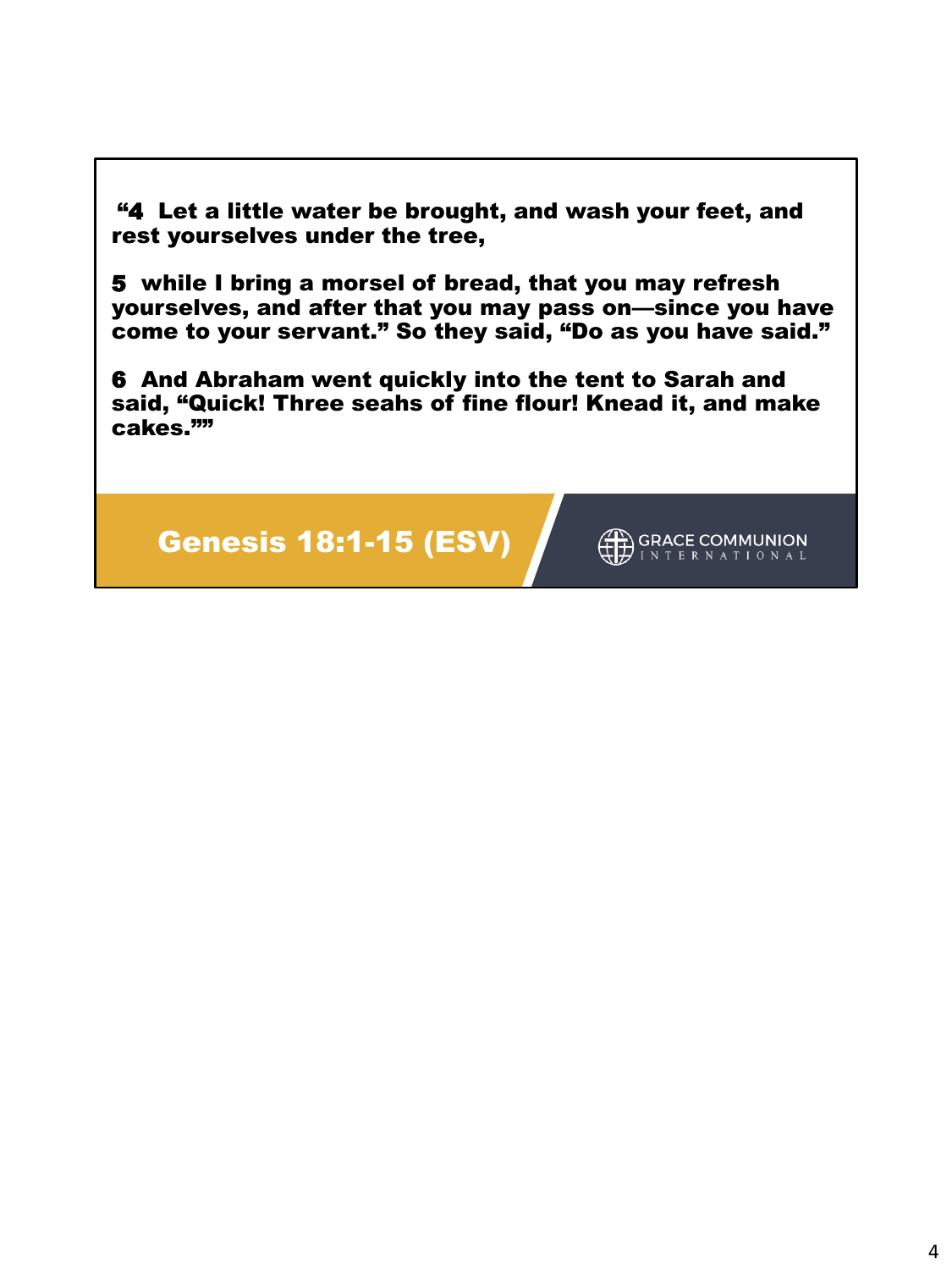"7 And Abraham ran to the herd and took a calf, tender and good, and gave it to a young man, who prepared it quickly.

8 Then he took curds and milk and the calf that he had prepared, and set it before them. And he stood by them under the tree while they ate.

9  $\P$  They said to him, "Where is Sarah your wife?" And he said, "She is in the tent.""

Genesis 18:1-15 (ESV)

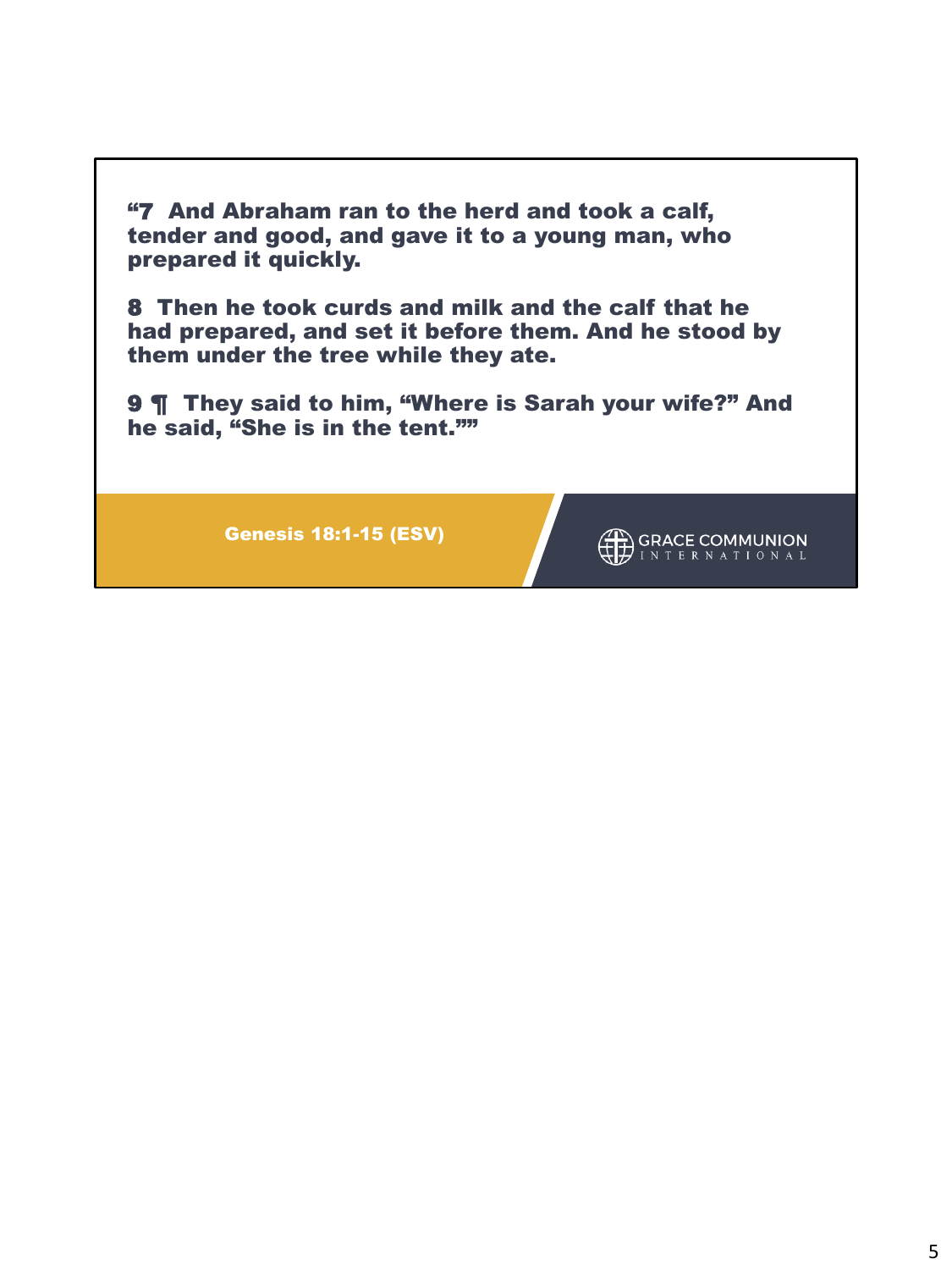"10 The LORD said, "I will surely return to you about this time next year, and Sarah your wife shall have a son." And Sarah was listening at the tent door behind him.

11 Now Abraham and Sarah were old, advanced in years. The way of women had ceased to be with Sarah.

Genesis 18:1-15 (ESV)

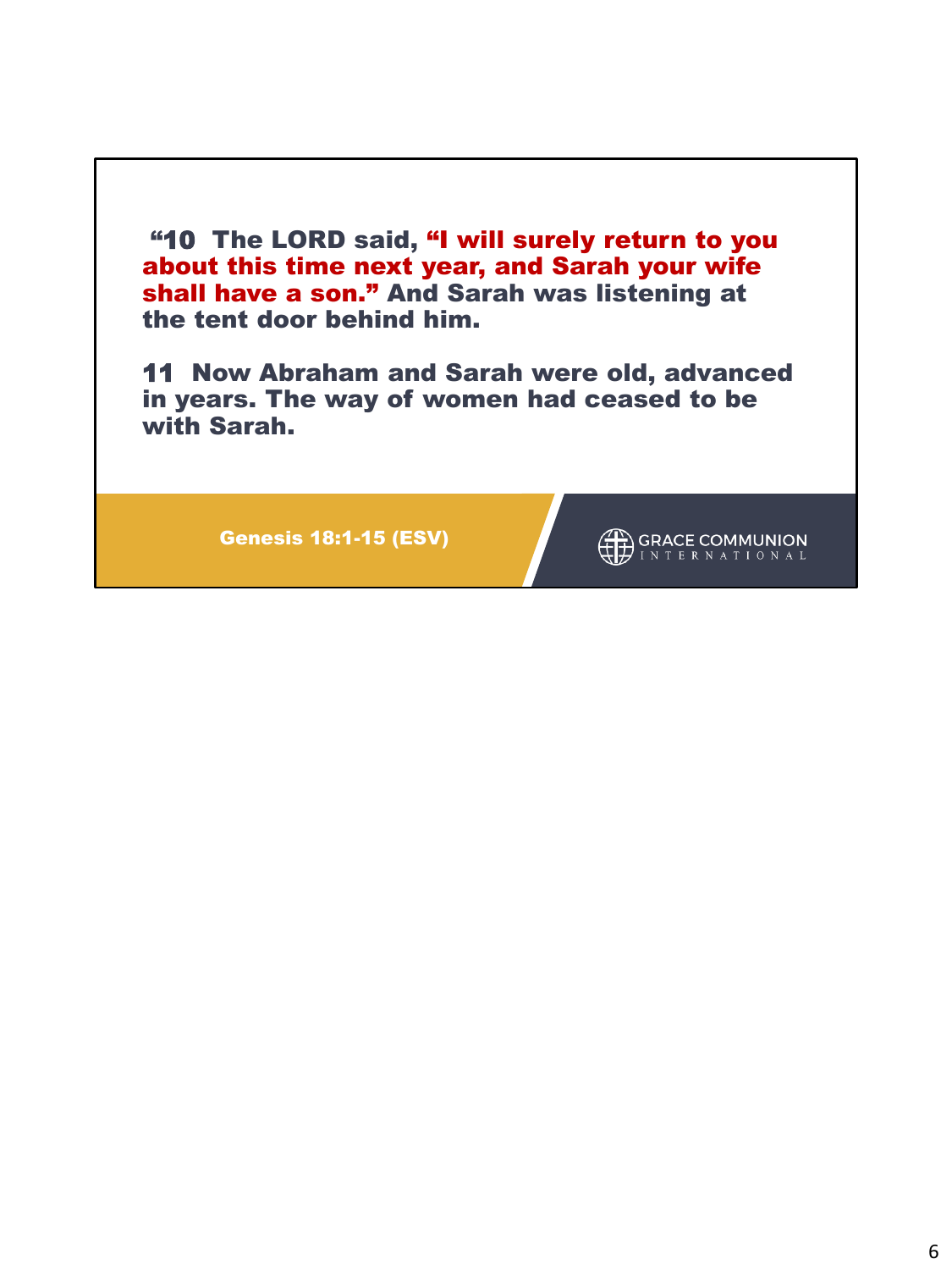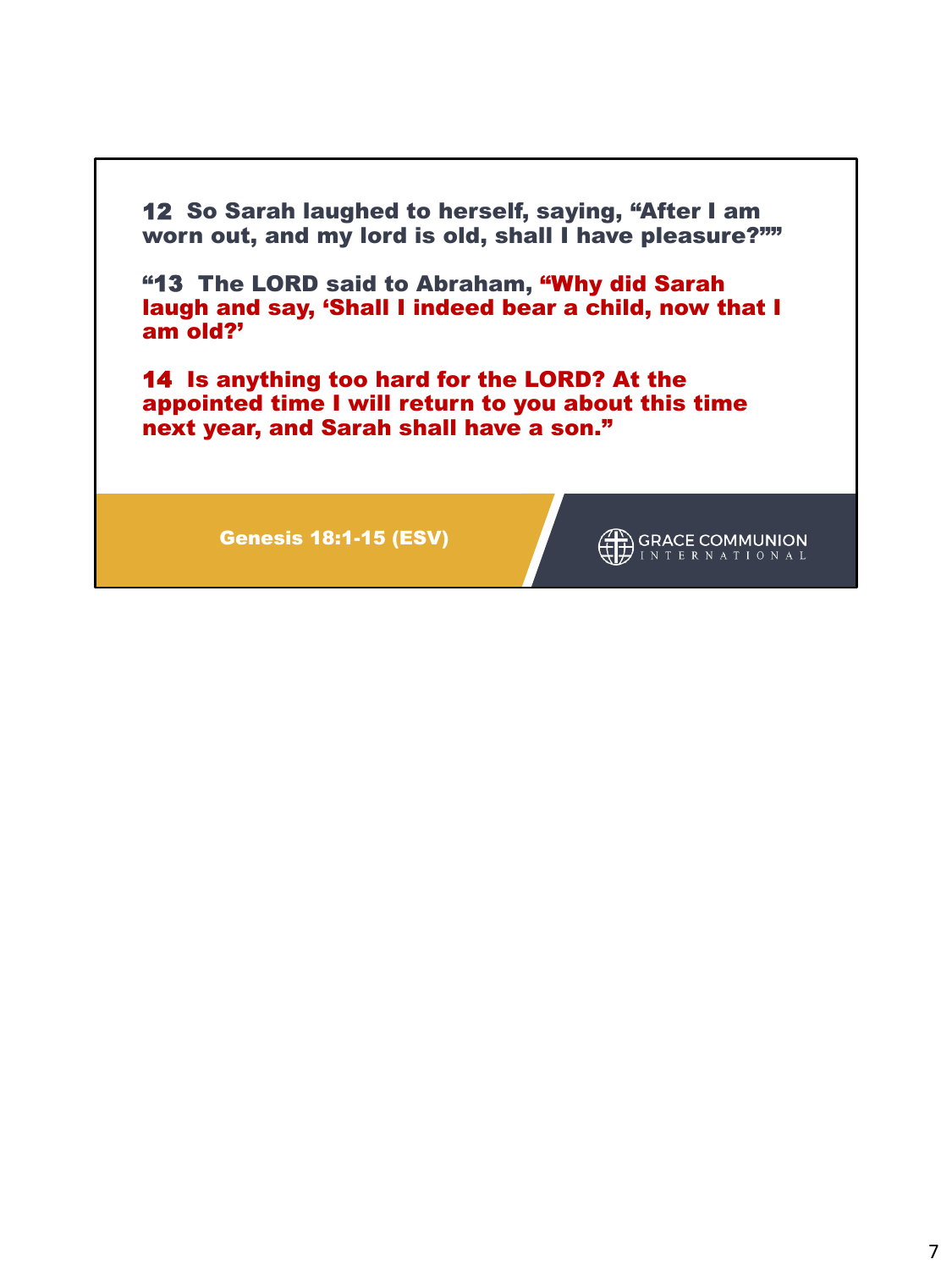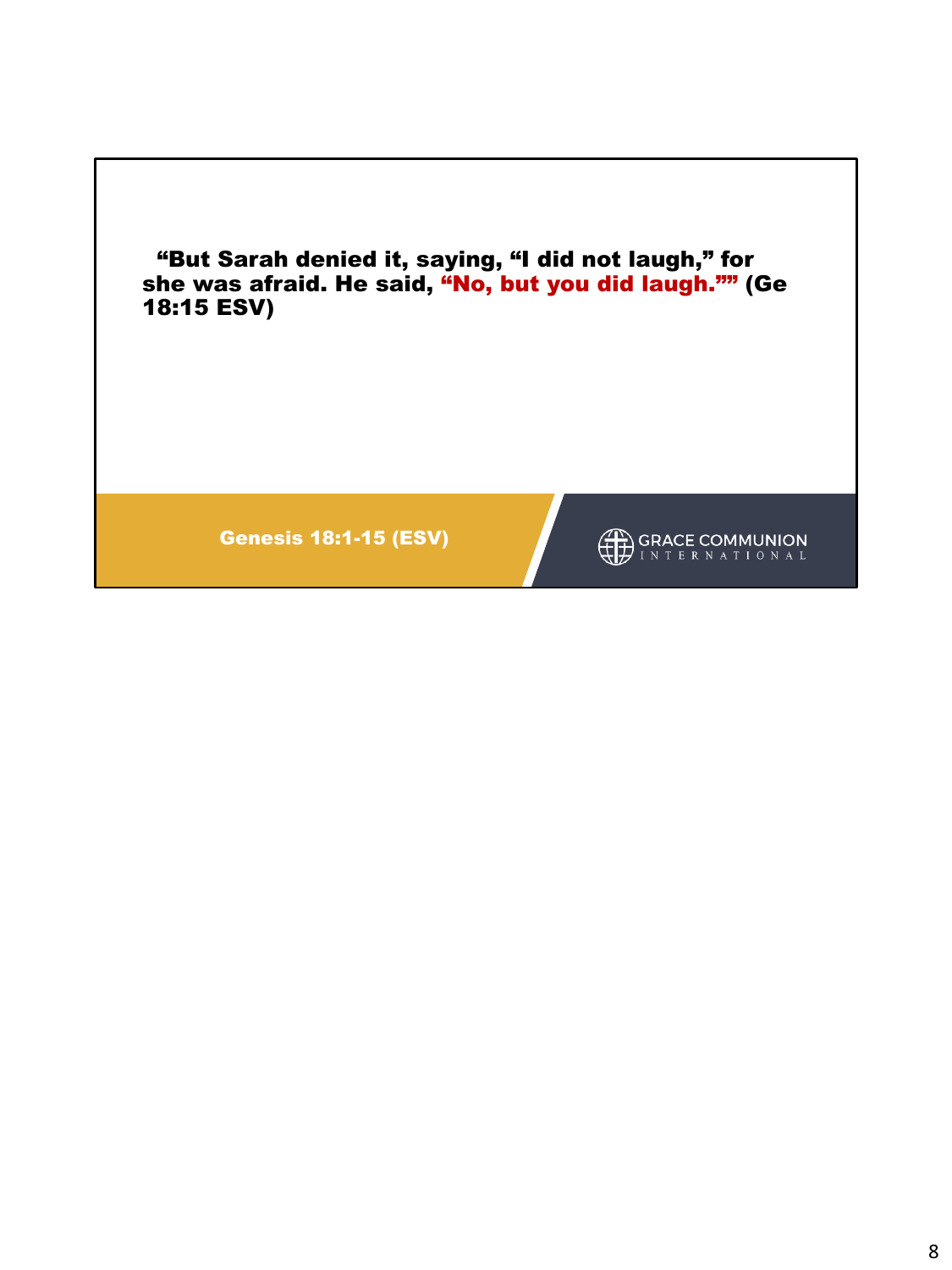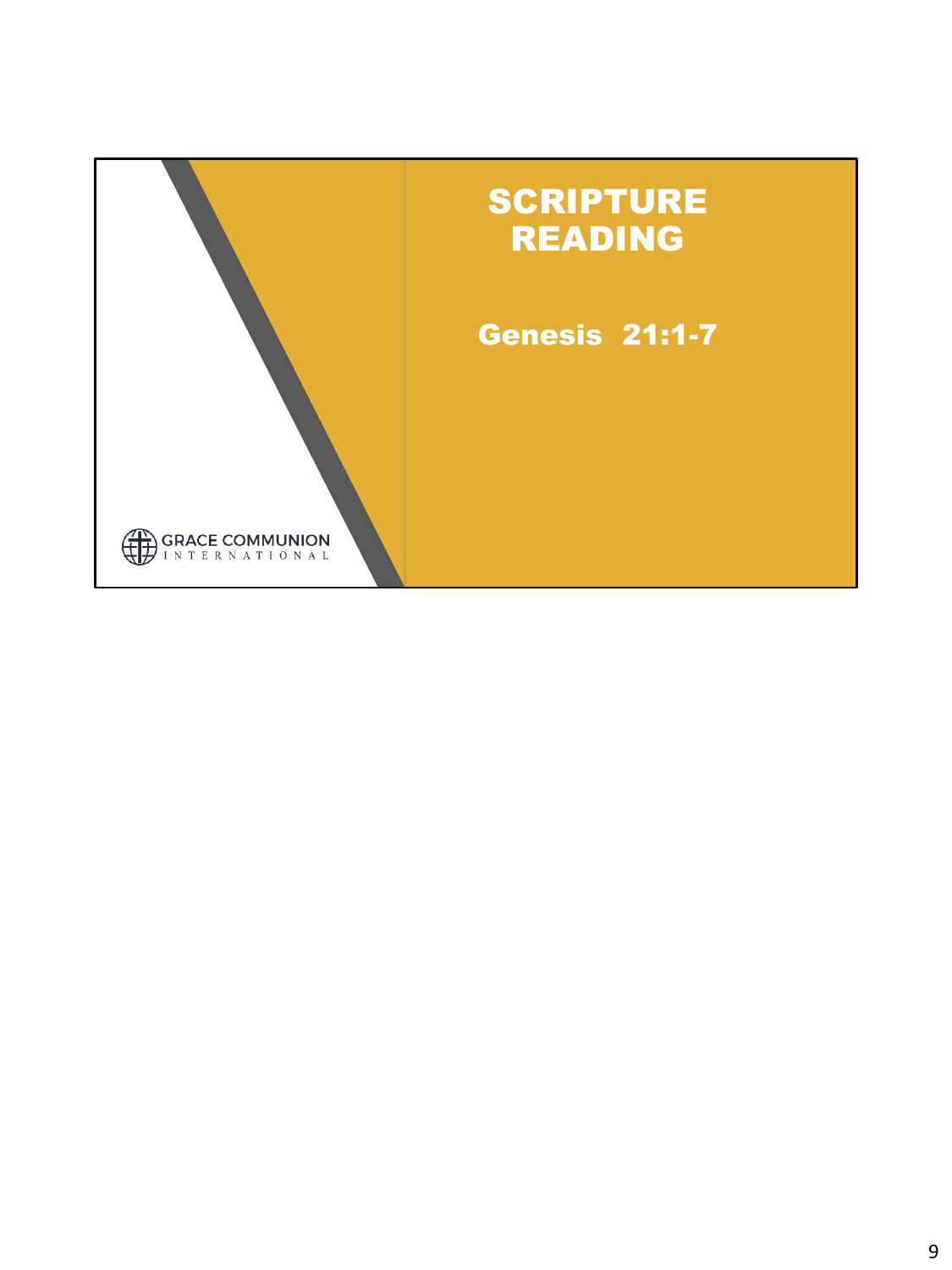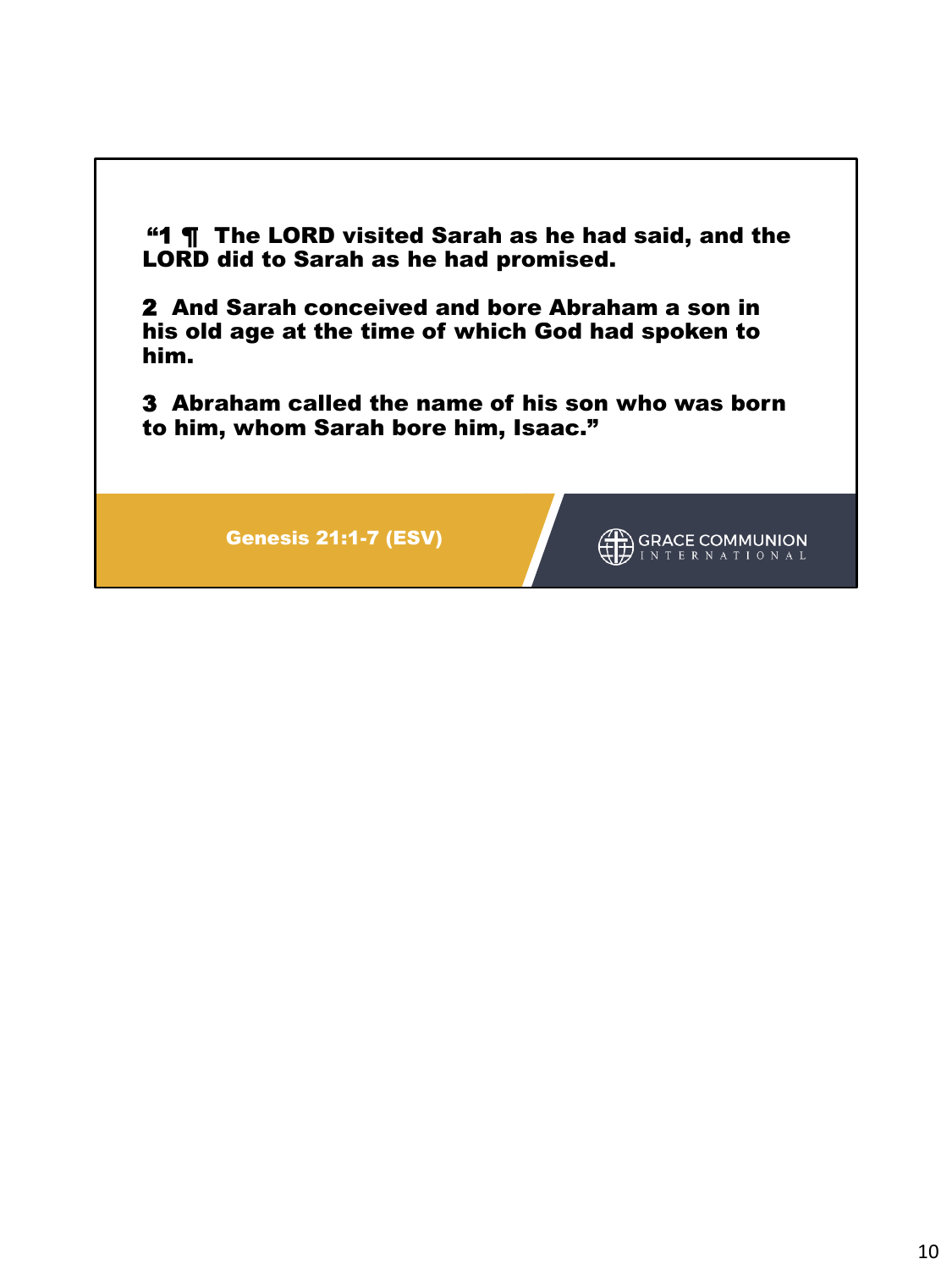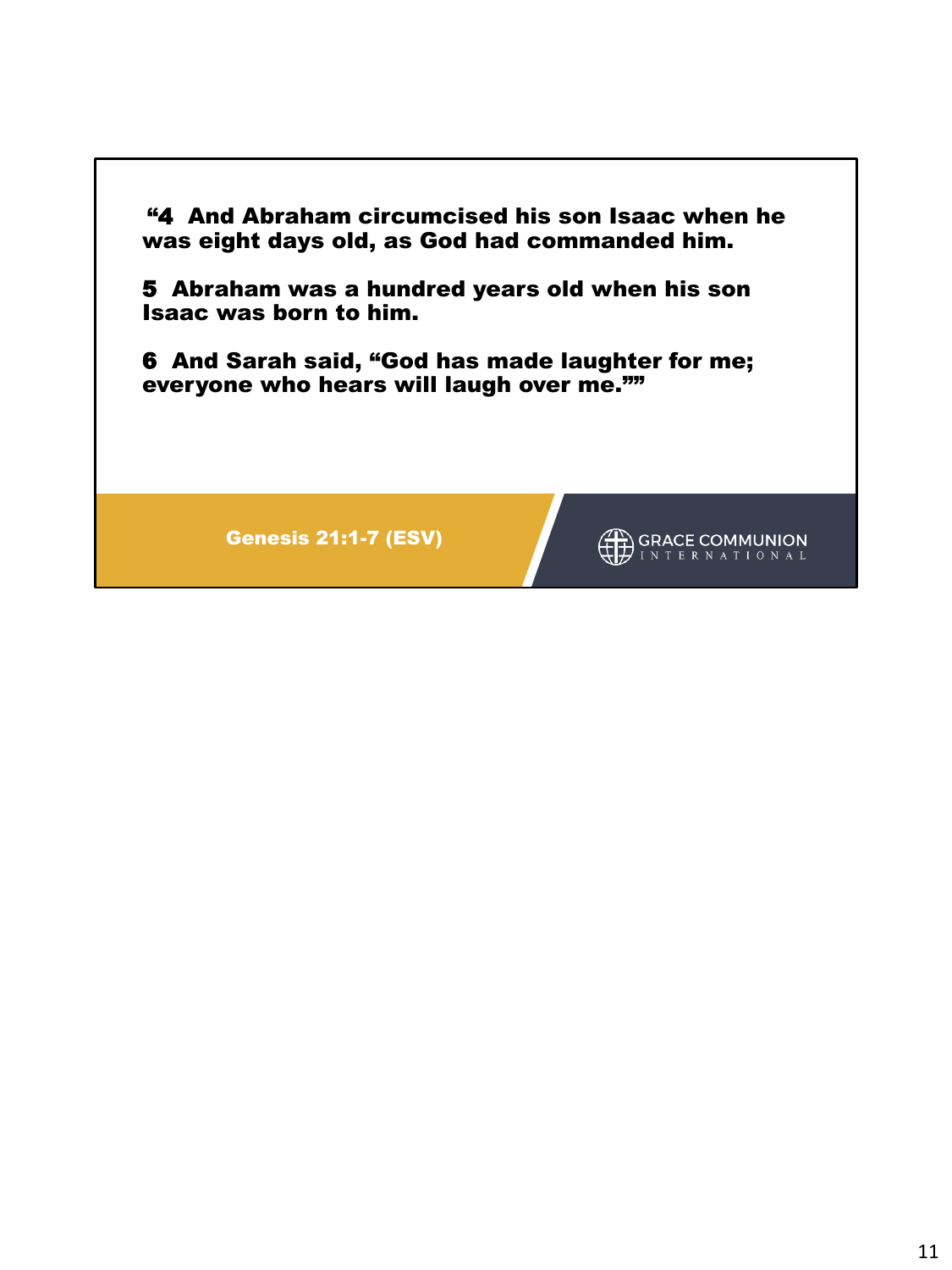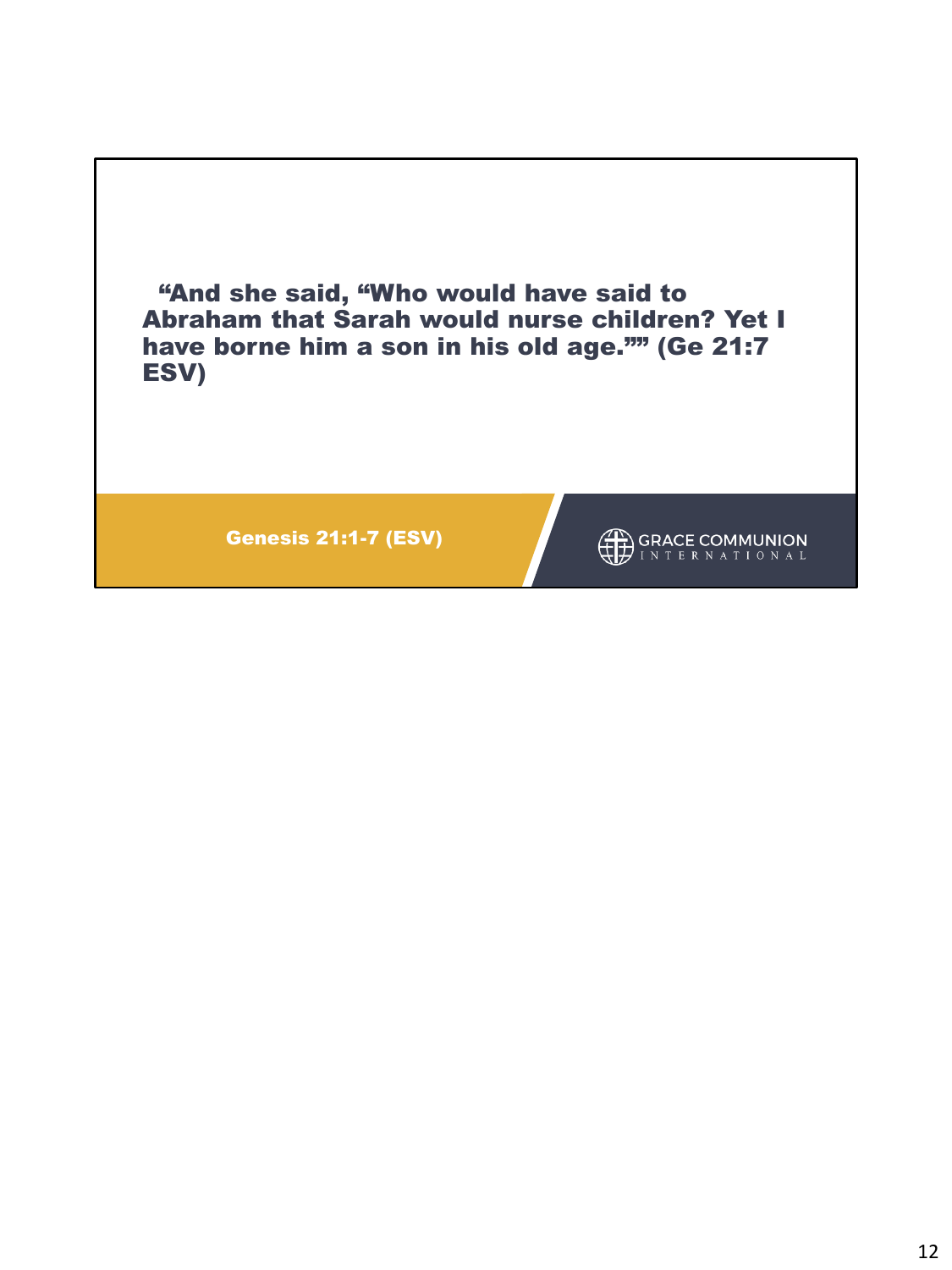

People searching for their ancestry from way back is now a big moneymaker. In fact, we see it advertised often in prime time on television.

On the computer @ancestry.ca we read the following: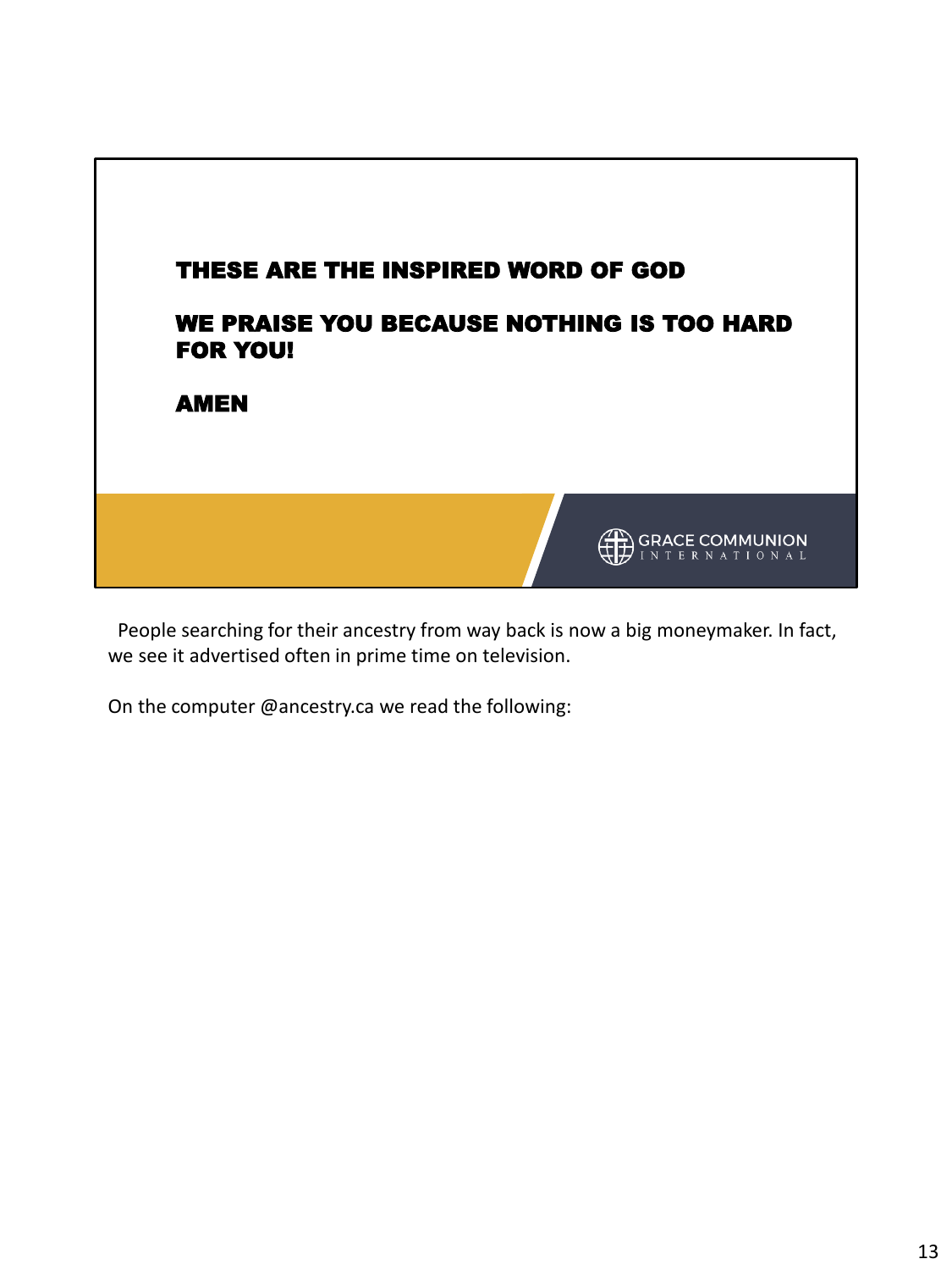

Knowing where we come from helps us to know our physical identity. What is most important is knowing our spiritual identity rooted in God.

Today, we are going to consider the life of Abraham. Abraham's life was rooted in God just as ours is. We are going to consider how God worked with him. It will give us some understanding also about how he is working with his people now!

As disciples of Jesus, it has been revealed to God's word that when we come to faith in Jesus that we are "the adopted children of God".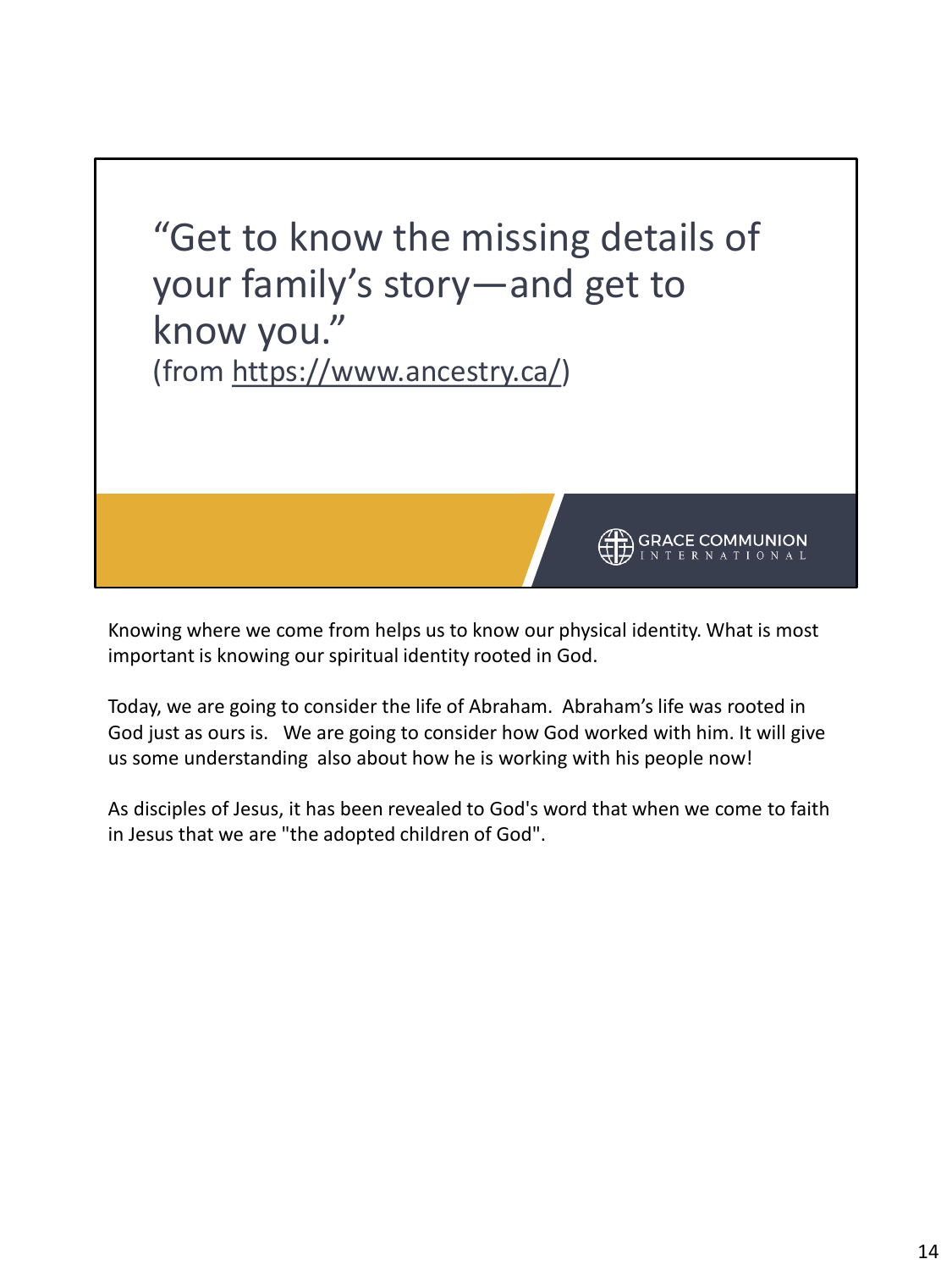

We are children now but the experience of the full reality will be in the future. (Next slide)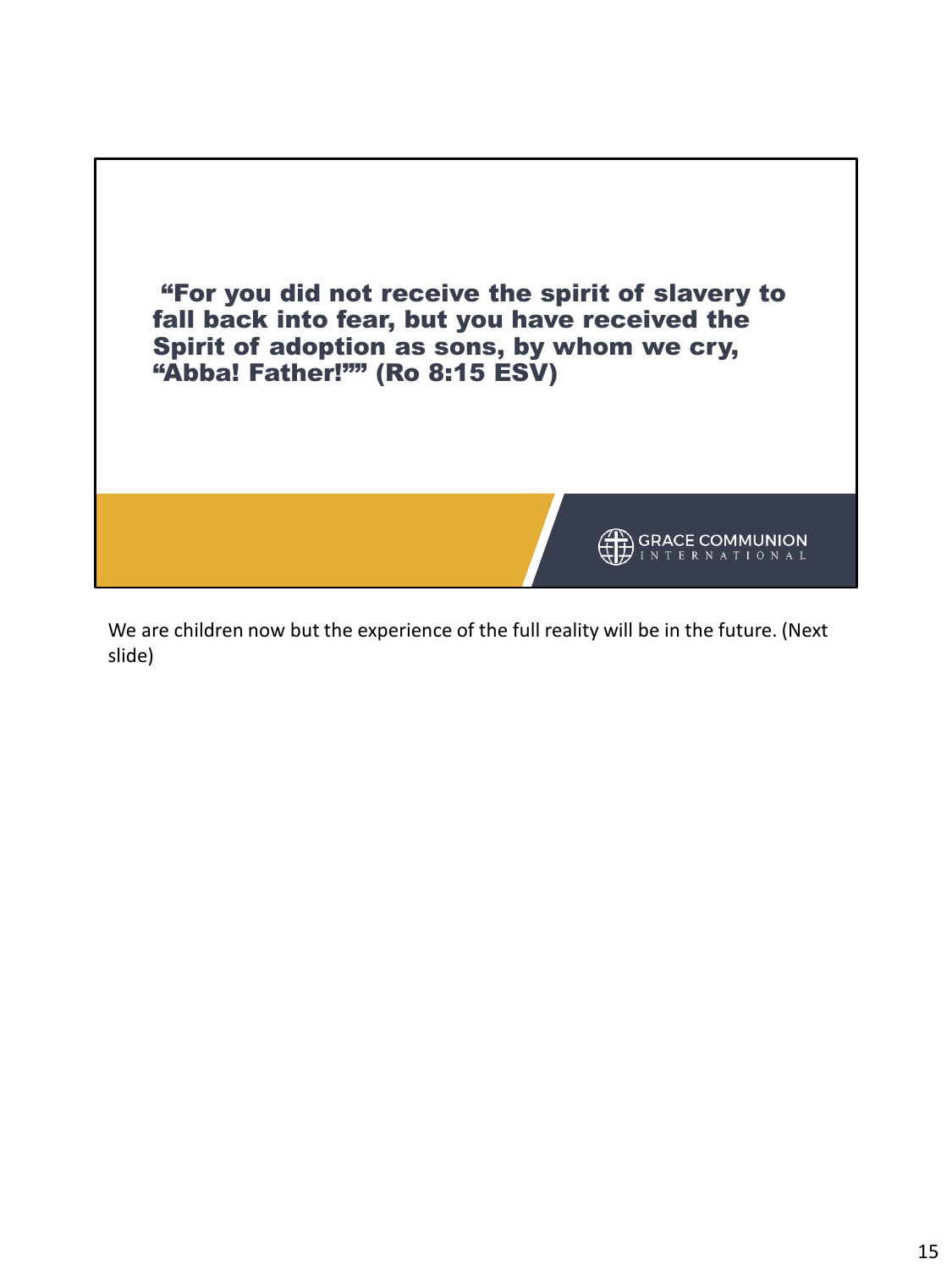

We are presently the adopted children of God in the ascended perfect, resurrected man Jesus, who is both God and Man in his one person.

We are also descendents of Abraham through faith as Abraham is the father of the faithful. **"He received the sign of circumcision as a seal of the righteousness that he had by faith while he was still uncircumcised. The purpose was to make him the father of all who believe without being circumcised, so that righteousness would be counted to them as well," (Ro 4:11 ESV)**

So how did God begin to work with Abraham.

Abraham did not seek God, God chose Abraham.

Before God began to work with him, like the others in his generation, he did not know who God was. God had to reveal himself to him. Only God can reveal God.

He was born east of Mediterranean Sea in a place called Ur of the Chaldees. The name of his father was Terah. He had two brothers who are named in the Bible, Nahor and Haran. His name at that time was Abram. He married the daughter of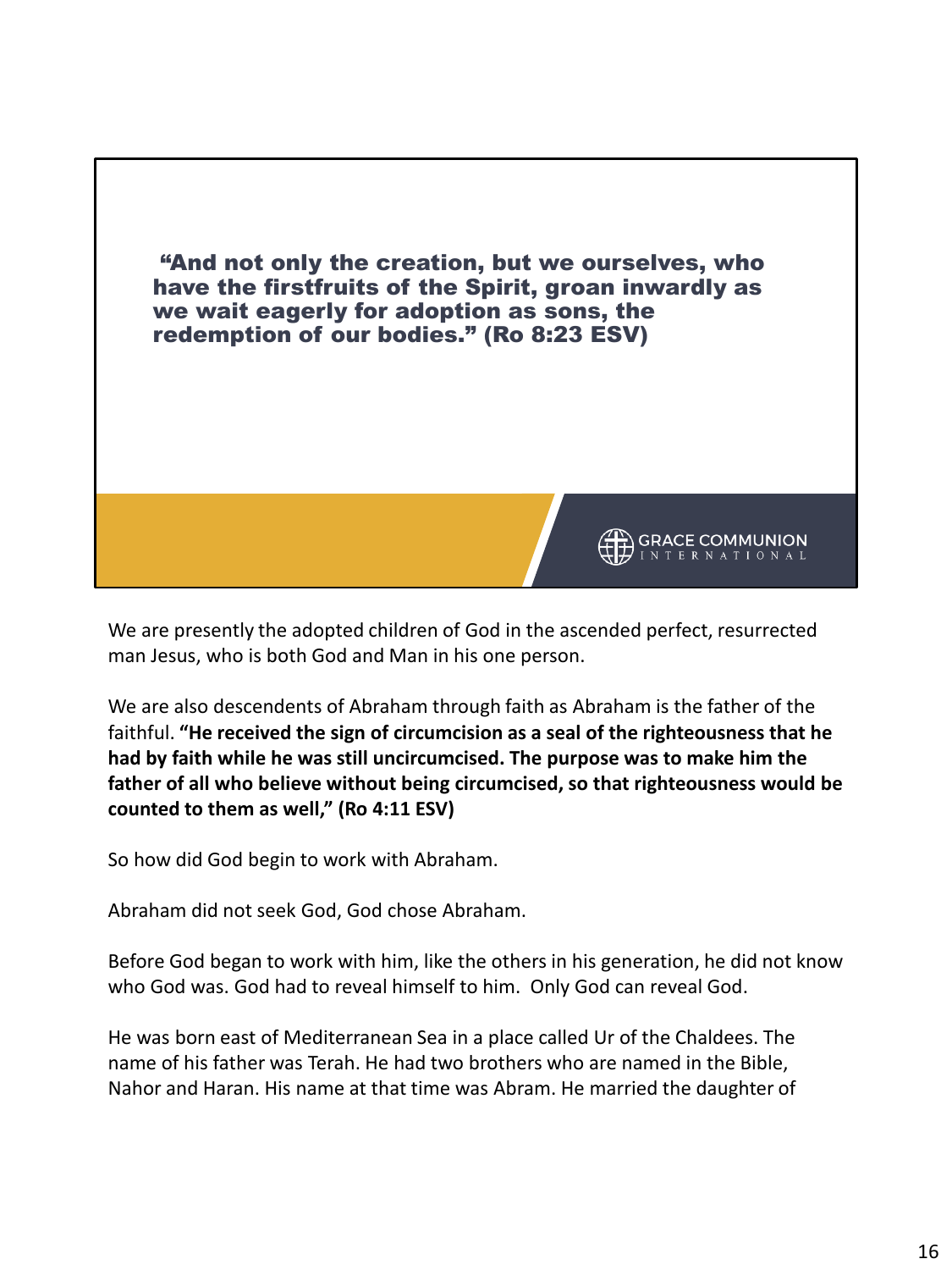Haran, his half-sister Sarah.

God began to work with him when he was 75 years old. God asked him to leave his place of origin to move to Canaan travelling through Shechem and Bethel. (next slide - map)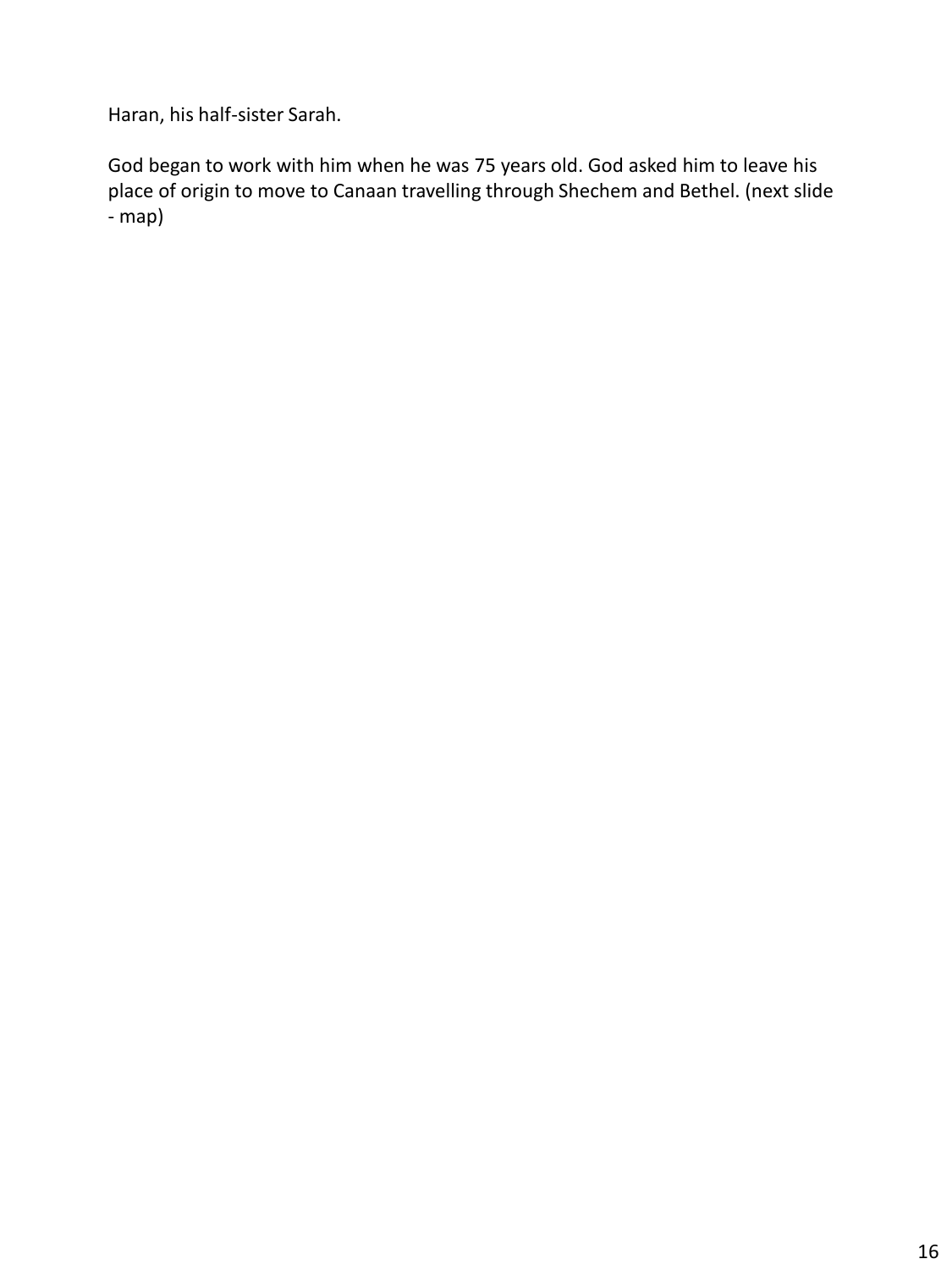

It was quite a long way from Ur and Haran to Canaan.

Abraham did not exactly know where he was going when he left Haran. He trusted God to guide him.

It is important to remember that God knows the end from the beginning. As human beings, we see through a mirror darkly. We do not know for sure what is going to happen tomorrow. Consequently, we do our best to plan and to make right decisions given our circumstances. Our vision of tomorrow being hopeful but blurred, with the best of intentions, we all make mistakes just like Abraham did.

Abraham's journey was fraught with some difficulties. When he arrived at Bethel, because of a famine, he descended into Egypt.

Sarai's beauty became a problem for Abram. In fact, she was so beautiful that he feared that when the Pharaoh of Egypt would see her, his life would be in danger. He feared being killed so that Pharaoh could have her as his wife. To save his life, Abraham told the Egyptians that Sarai was not his wife but his sister. Sarai agreed with the plan.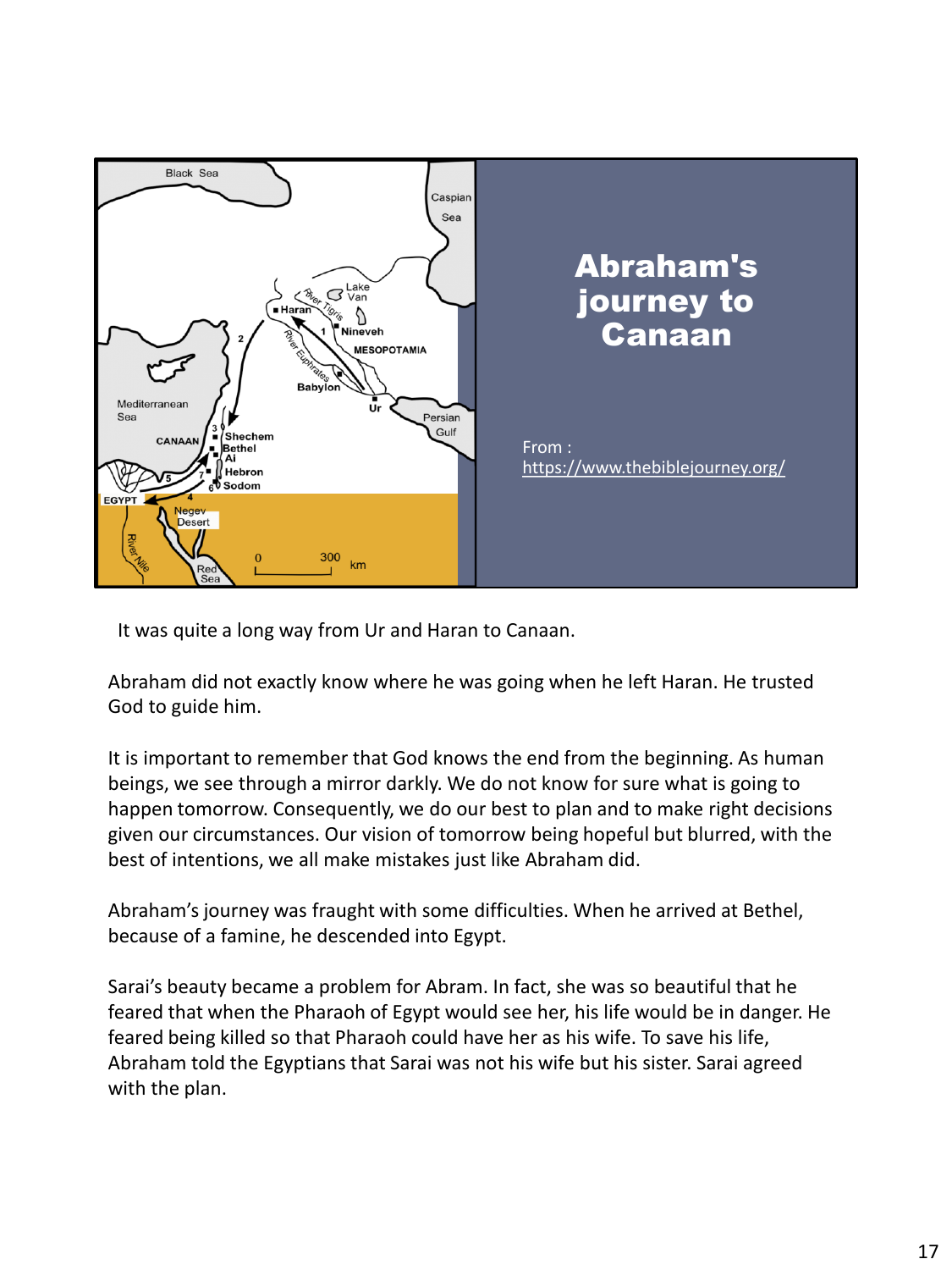God in his gracefulness allowed Abram to become physically rich. Pharaoh faced all kinds of problems not knowing the truth of Sarai's marital status. The Lord afflicted Pharaoh and his household with great plagues because of Sarai, Abraham's wife.

When Pharaoh kicked Abraham out of Egypt with Sarai his wife, he let Abraham take with him all the riches the Pharaoh had given him, sheep, oxen, male donkeys, male servants, female servants, female donkeys and camels. Abraham left Egypt a physically rich man. The unseen hand of God was present.

When Abraham left his father's house to go where God would guide him, he promised that he would make Abraham a great nation and that he would bless him and make his name great. Abraham would be a blessing. He would be a blessing to those who blessed him and to those who would deshonor Abraham, God would curse (Gen 12).

The promise was enormous because God said that all the families of the earth would be blessed through Abraham.

As the event in Abram's and Sarai's life unfolded, God changed their names to Abraham (meaning "father of a multitude" or "chief of multitude'—Strong's Concordance) and Sarah (meaning "noblewoman"—idem).

God also promised Abraham an offspring, a descendent who would be born to him and Sarah, a son who would receive the land that God showed him. This promise was both physical and spiritual. Of course, we know this descendent was pointing to Jesus. **"Now the promises were made to Abraham and to his offspring. It does not say, 'And to offsprings,' referring to many, but referring to one, 'And to your offspring', who is Christ".** (Ga 3:16 ESV)

There were a number of times when Abraham took things into his hands. Just like all of us, he suffered from spiritual myopia **or** shortsightedness. As a result, it got him into trouble in hot water.

Did God abandon him? Of course not!

Very patiently and mercifully, God continued to work with him and through him to accomplish his divine purpose.

Abraham lived in a certain culture. Just as we are influenced by our culture, Abraham was also influenced by his.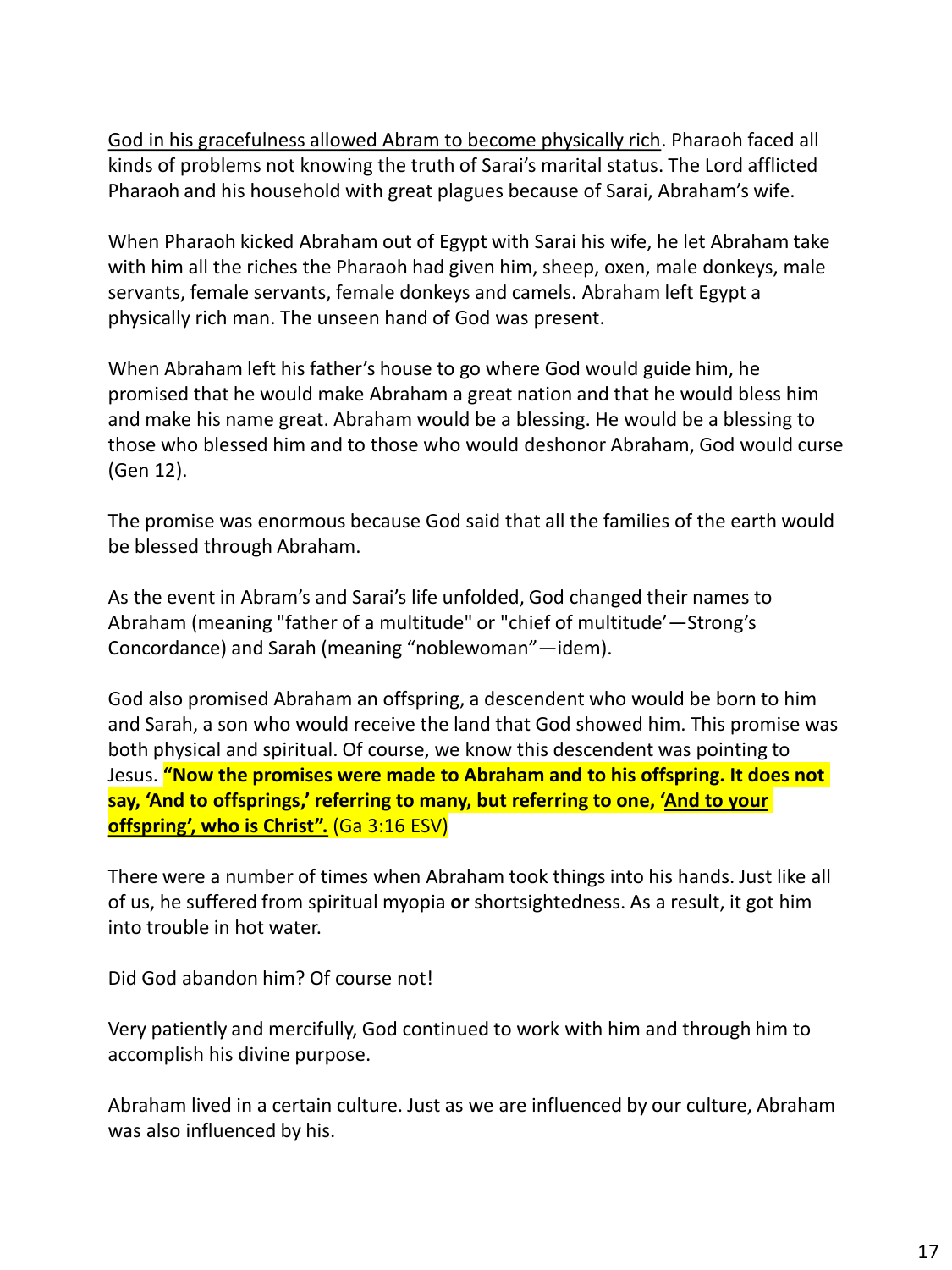Since he was still childless and Sarah was getting older, he thought that he would make his servant Eliezer his heir.

We read about this conversation between God and Abraham in Genesis 15.

God reassures Abraham by telling him not to fear, that he God would be his protector and that he would be the recipients of a great reward. Abraham had questions.

**"And Abram said, 'Behold, you have given me no offspring, and a member of my household will be my heir.'' (Ge 15:3 ESV)**

Again God reassured Abraham that his offspring would be the ancestor of multitudes of people (verse 5)

God again made the point that it would be his own biological son who would be his inheritor, his heir (vs. 4).

Abraham believed God that he would have an offspring. God then declared him a righteous.

Would being declared righteous by God cause Abraham to make no more mistakes?

Of course not. He had faith in God but he still had a very myopic and shortsighted view.

Abraham still had some questions. God very gently reassured him that what he told him would come to pass.

Abraham asked for proof that what God was saying would be so. Abraham still had some questions. "But he said, "O Lord GOD, how am I to know that I shall possess it?"" (Ge 15:8 ESV)

God very gently reassured him that what he told him would come to pass. God gave him proof by telling him to bring a heifer, three years old, a female goat three years old, a ram three years old, a turtledove and a young pigeon (verse 9).

Then Abraham fell into a deep sleep and behold, dreadful and great darkness fell upon him. And God told him, "**Then the LORD said to Abram, "Know for certain that your offspring will be sojourners in a land that is not theirs and will be servants there, and they will be afflicted for four hundred years." (Ge 15:13 ESV) (verse 13) … as the sun went down a smoking fire pot and a flaming torch to passed**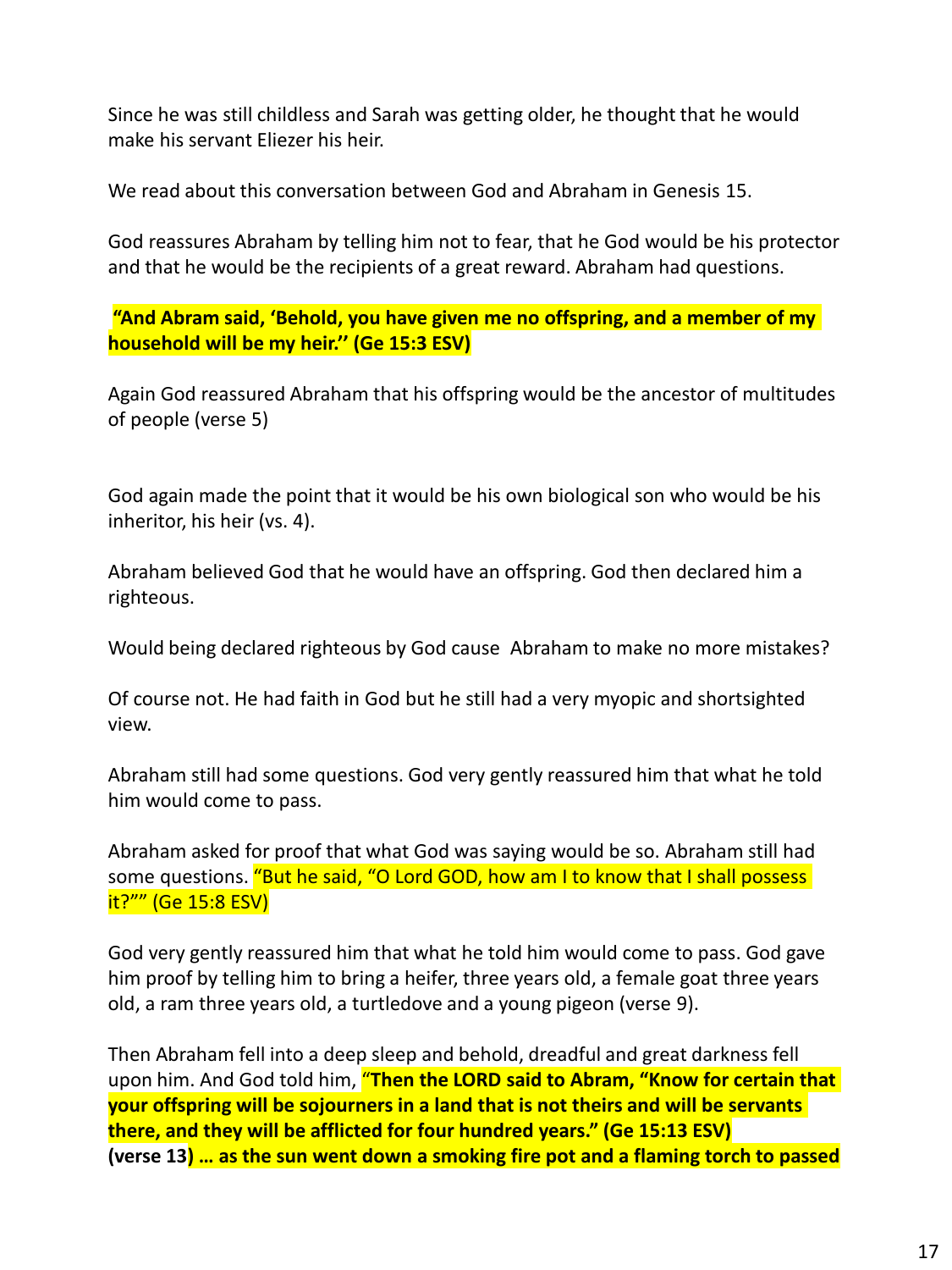## **between these pieces and burn them all (verse 17)** .

Then God restated his promise.

This certainly shows God's grace and mercy towards Abraham.

Three times in the Bible, Abraham is called God's friend!

Abraham was still childless 10 years after entering Canaan. Since Sarah was childless, she thought and she convinced Abraham that to have his own offspring, he would have to go with another woman. Sarah thought she had the solution and obviously Abraham agreed!

Sarah gave him her servant, Hagar whom Abraham took as his second wife. She bore him a son named Ishmael. By this time, Abraham was in his mid-80s. He thought Ishmael was his promise inheritor. Ishmael was not the son of promise. As Galatians 4 tells us, he was born of the flesh. He was not the son of the promise.

Again God in his graciousness promise Hagar that her son Ishmael would have so many descendents then they could not be numbered. **"The angel of the LORD also said to her, "I will surely multiply your offspring so that they cannot be numbered for multitude."" (Ge 16:10 ESV)**

Being shortsighted an inpatient, Abraham and Sarah took things into their own hands. At first, Abraham thought that Eliezer would be his heir. Now they both thought it would be Ishmael. Abraham was wrong on both occasions.

Did God condemn Abraham? He did not.

However, as we read the story, Abraham's family became very fractured and troubled because of his shortsighted decision. He had to make the painful decision of sending Hagar and Ishmael away, away from him and Sarah. This must have been heartwrenching for Abraham. Ishmael was his flesh and blood.

God continued to work with Abraham. He repeated the covenant promise to him on four occasions. (Genesis 12:1-4, Genesis 15, Genesis 17 and Genesis 18).

Again we see God's great patience with Abraham. He had a close relationship with him. In spite of Abraham's lack of vision, God continued to work with Abraham in a very gentle way.

At the age of 99, God told Abraham that in one year, at the age of 99, he would have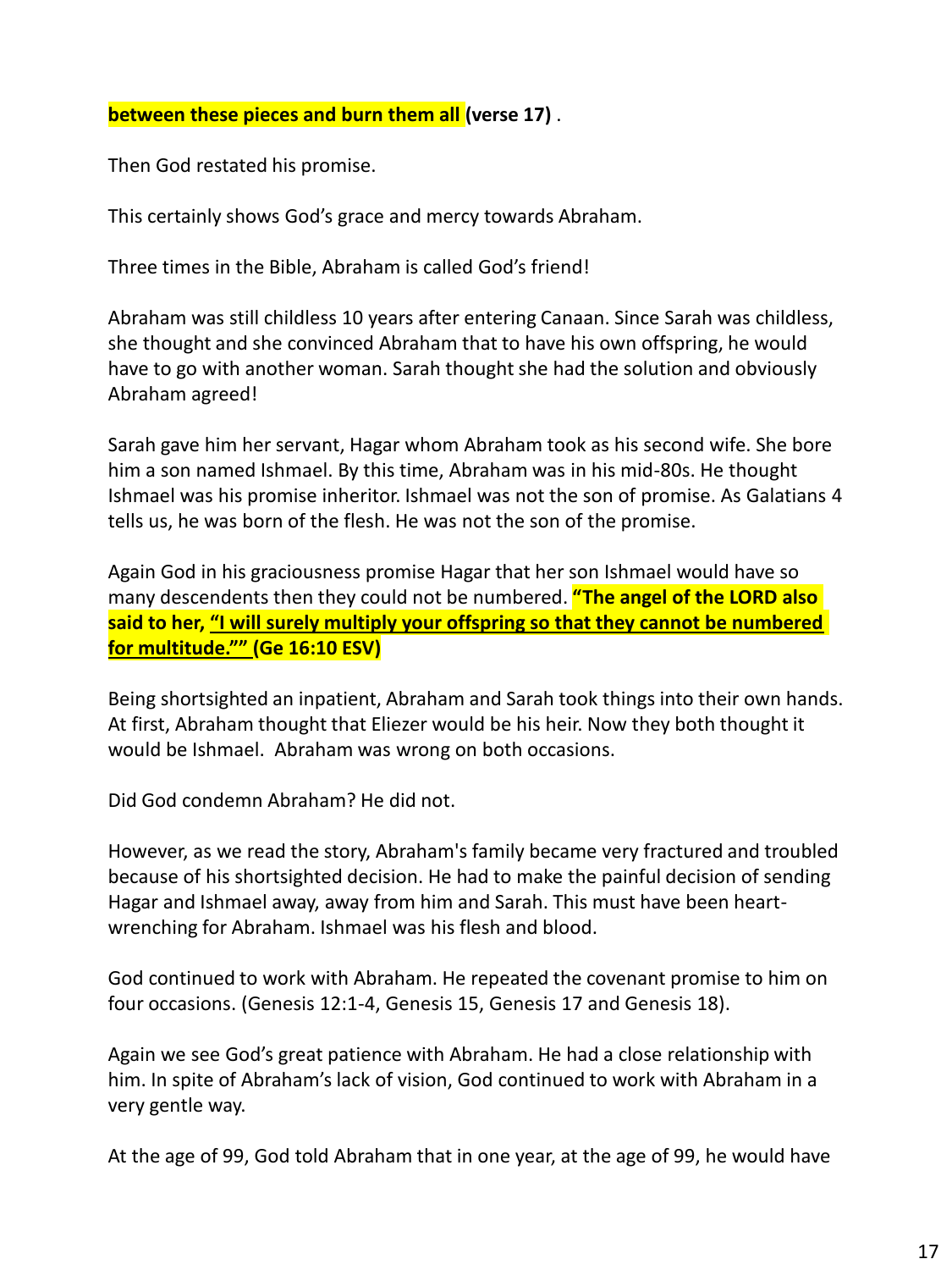a son with Sarah. He laughed**.** (next slide)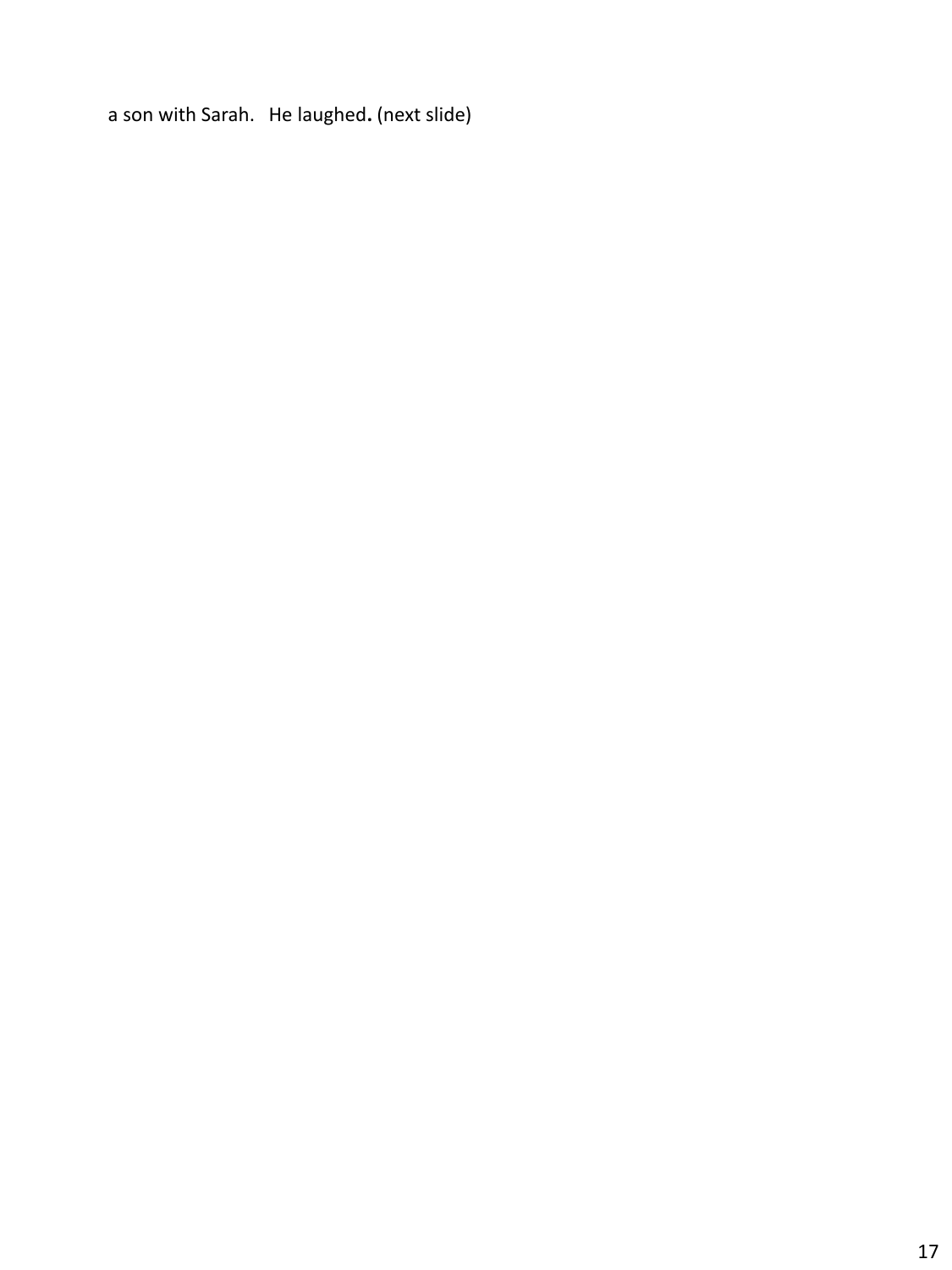

How did God respond to Abraham? With anger? With disgust? With condescension?

No!

This is what God gently said: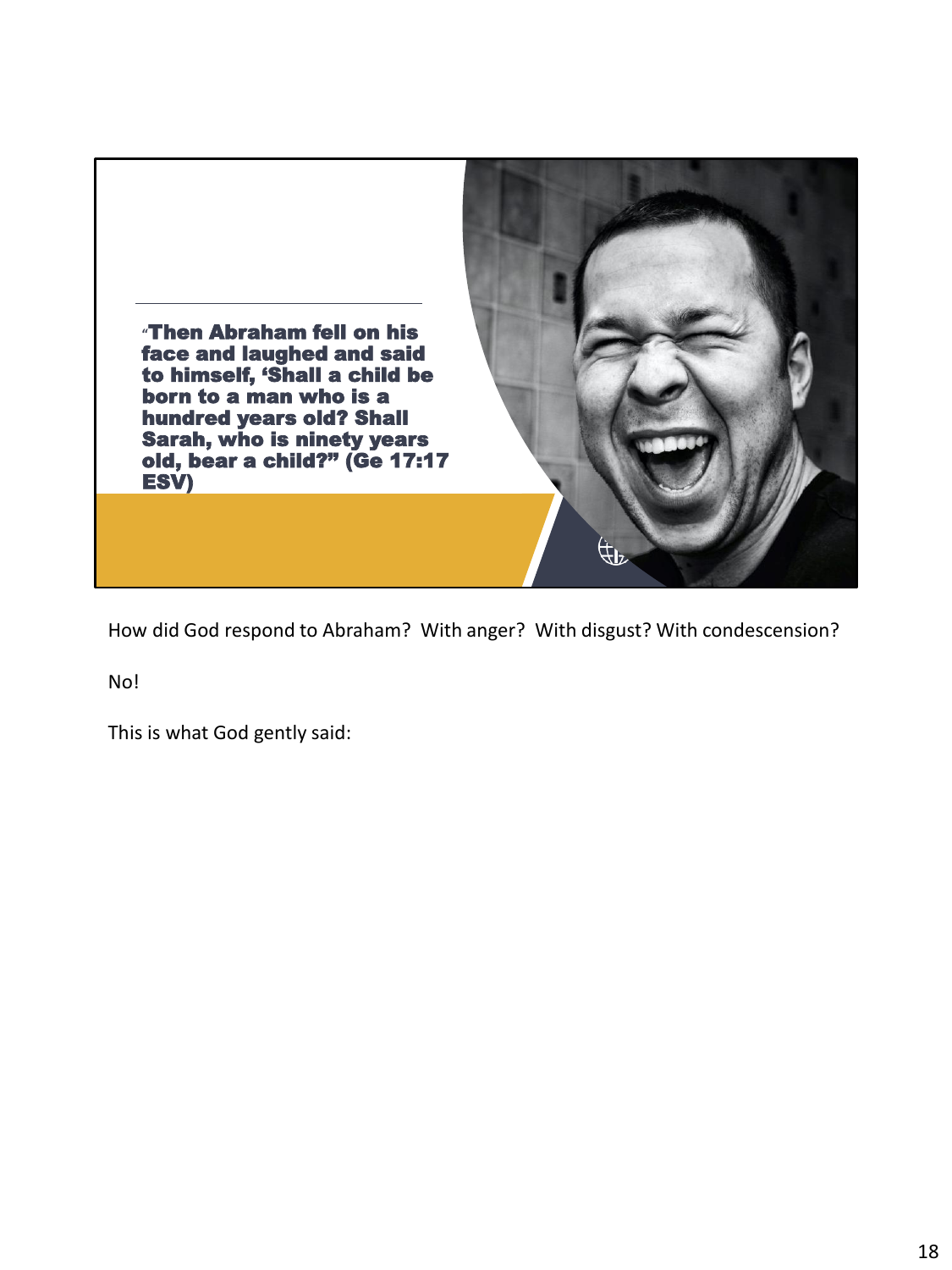

God answered Abraham as a friend hearing his concerns while confirming his promise.

Sarah also laughed to herself when she heard the news that she would have a child, a humanly impossible. She was 90 years old!

God is the God of the humanly impossible!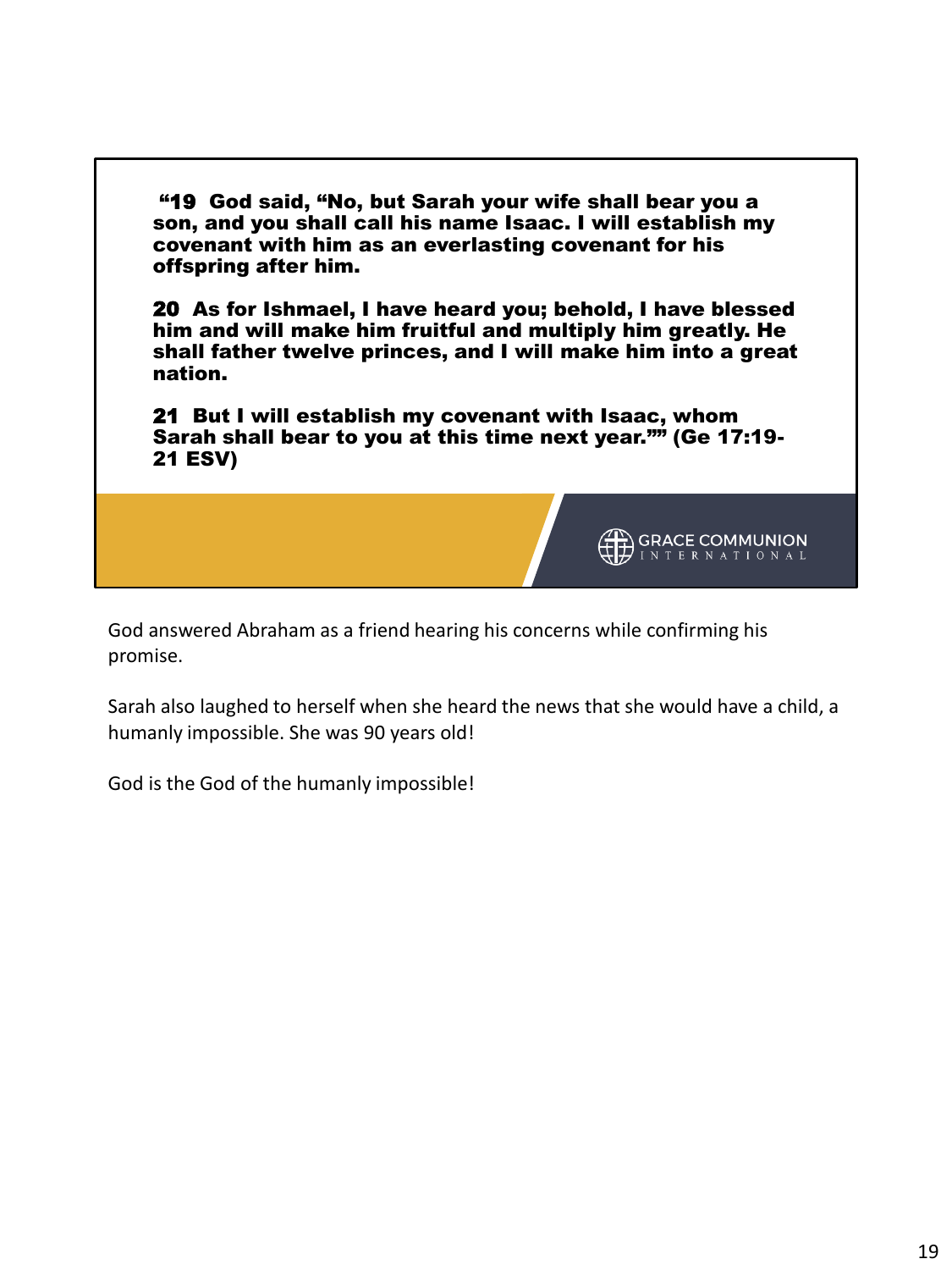

We can take great comfort by the way God worked with Abraham and Sarah!

I personally realize that I do not deserve the great promises that we find in the New Testament! None of us do.

**How many of us have made bad judgment and sinned because of our myopic view and shortsightedness?**

All of us!

**How many of us do not have broken families?**

All of us.

**How many of us do not fight with the pull of the flesh and temptation to sin? How many of us do sometimes fall?**

All of us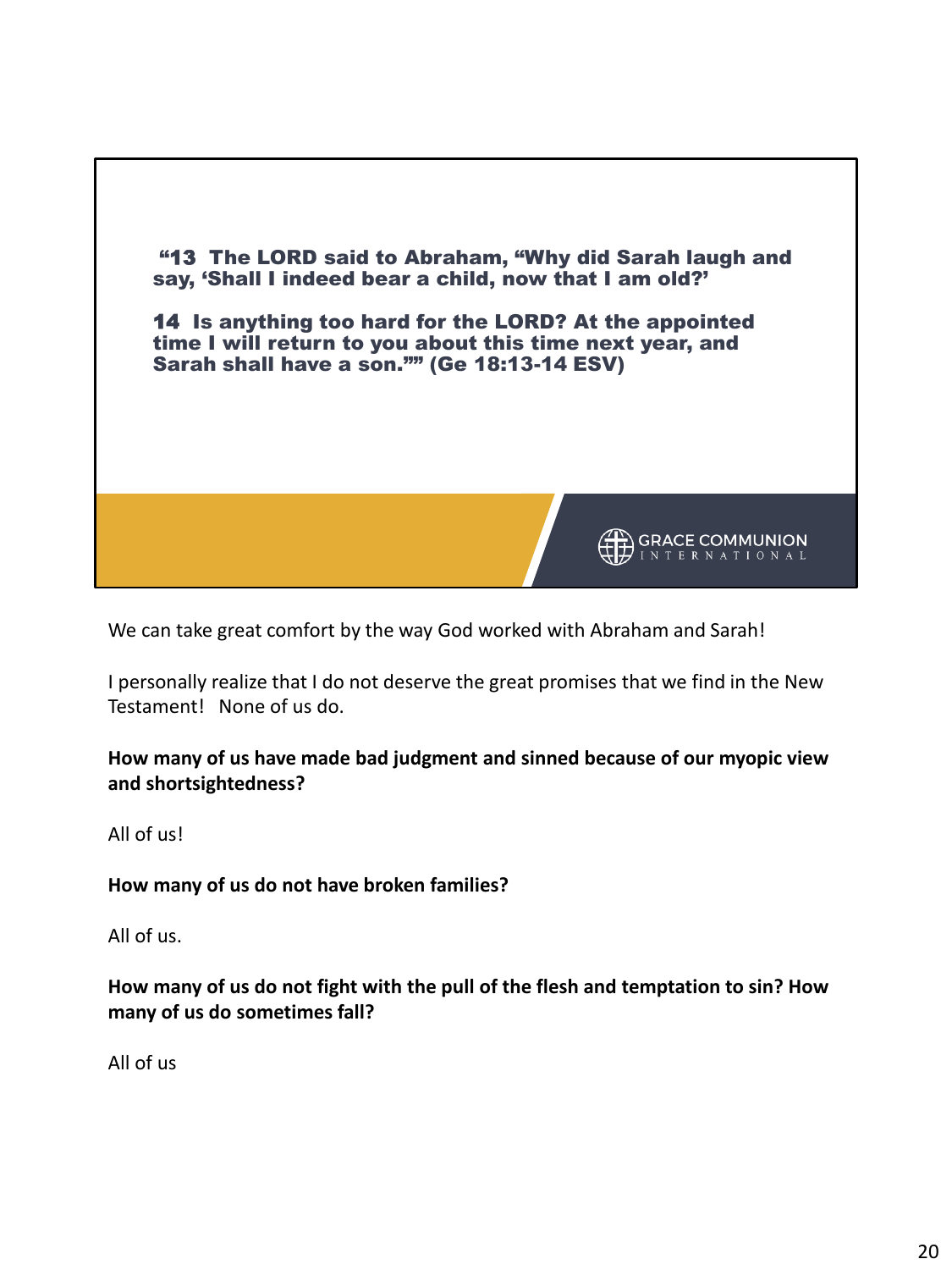## **How many of us lack perfect wisdom?**

## All of us

**How many of us think about the fact that being saints we will judge the world and angels one day? (1 Corinthians 6:2-3)**

**When we are so imperfect, do we find it hard to believe that one day we will be perfect, as we read in 1 John 3:1-3.** "**1 ¶ See what kind of love the Father has given to us that we should be called children of God; and so we are. The reason why the world does not know us is that it did not know him. 2 Beloved, we are God's children now, and what we will be has not yet appeared; but we know that when he appears we shall be like him, because we shall see him as he is. 3 And everyone who thus hopes in him purifies himself as he is pure." (1 Jo 3:1-3 ESV)**

When we look at the condition of the world, the wars, the bickering, the pride, the crimes, the violence and the abuses of all kinds, do we have a hard time to believe what we read in 2 Corinthians 5:19? and that millions will come to faith in Jesus accepting God's reconciliation.

**"that is, in Christ God was reconciling the world to himself, not counting their trespasses against them, and entrusting to us the message of reconciliation." (2 Co 5:19 ESV)?**

Let us be encouraged and remember the words of Jesus. When we become discouraged and downhearted, let us remember how God worked with Abraham. Let us remember the words of Jesus. (next slide)